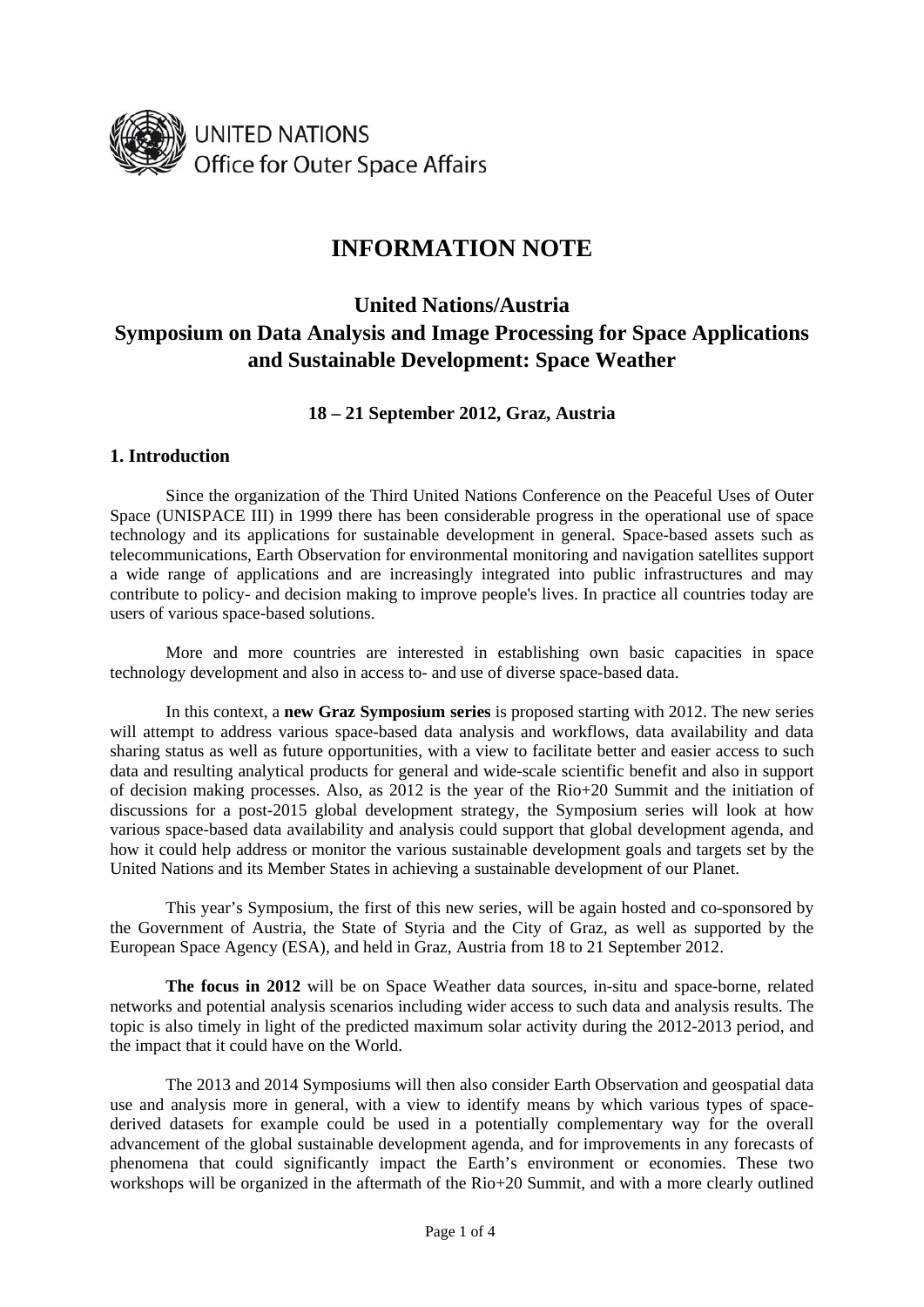Post-2015 Development Agenda also available, they will be geared towards addressing and supporting specific actions of that agenda.

In that context, OOSA will also collaborate with the Committee on Earth Observation Satellites (CEOS) and the Group on Earth Observations (GEO) on bringing to the Graz symposia agendas topics of relevance such as geospatial- and earth observation data sharing and data democracy, and also a specific review of the UN system's use of space-derived geospatial data as well in partnership with the UN Geographic Information Working Group (UNGIWG).

The Graz symposia will thus give GEO, CEOS and the UNGIWG communities a platform for dialogue with end users and Member States on all aspects of data access and utilization.

## **2. 2012 Symposium Objectives**

 For 2012 the focus will be on the Space Weather science and data, following also a earlier successful international initiative on space weather which was designed to build and promote the observation, understanding, and prediction of space weather phenomena and to communicate the results to the public. The International Heliophysical Year (IHY) provided a successful model for the deployment of arrays of small scientific instruments (magnetometers, radio antennas, GPS receivers, all-sky cameras, particle detectors, etc.) in new and scientifically interesting geographic locations to provide global measurements of heliospheric phenomena, and involved more than 70 countries during a two-year period from February 2007 to February 2009. Scientists from many countries now participate in the instrument operation, data collection, analysis, and publication of scientific results, working at the forefront of science research.

Objectives of the 2012 Symposium will be to:

- (a) Review the latest status of deployed space weather instrument arrays, in light of the expansion of initial arrays, their specific data collection workflows, data access and sharing protocols.
- (b) Examine the available data analysis tools and skills as developed or customized by institutions and array operators or users, identify potential gaps and needs
- (c) Promote active cooperation among the various array communities and a cross-cutting exploitation of the collected data, based on expressed needs, leading to the growth of a network of centres of excellence focusing on analysis of space weather data for research and education.
- (d) Expand data analysis efforts for the full set of space weather-related data and other relevant databases, with a view to enable also Space Weather forecasting and to potentially use the analytical results for various decision-making processes
- (e) Discuss the way forward and potential concrete coordinated activities.

#### Expected outcomes:

- (a) Improved access to and use of specific data towards a better understanding of space weather and of solar-terrestrial interactions
- (b) Identification of joint activities at the international level in leveraging such data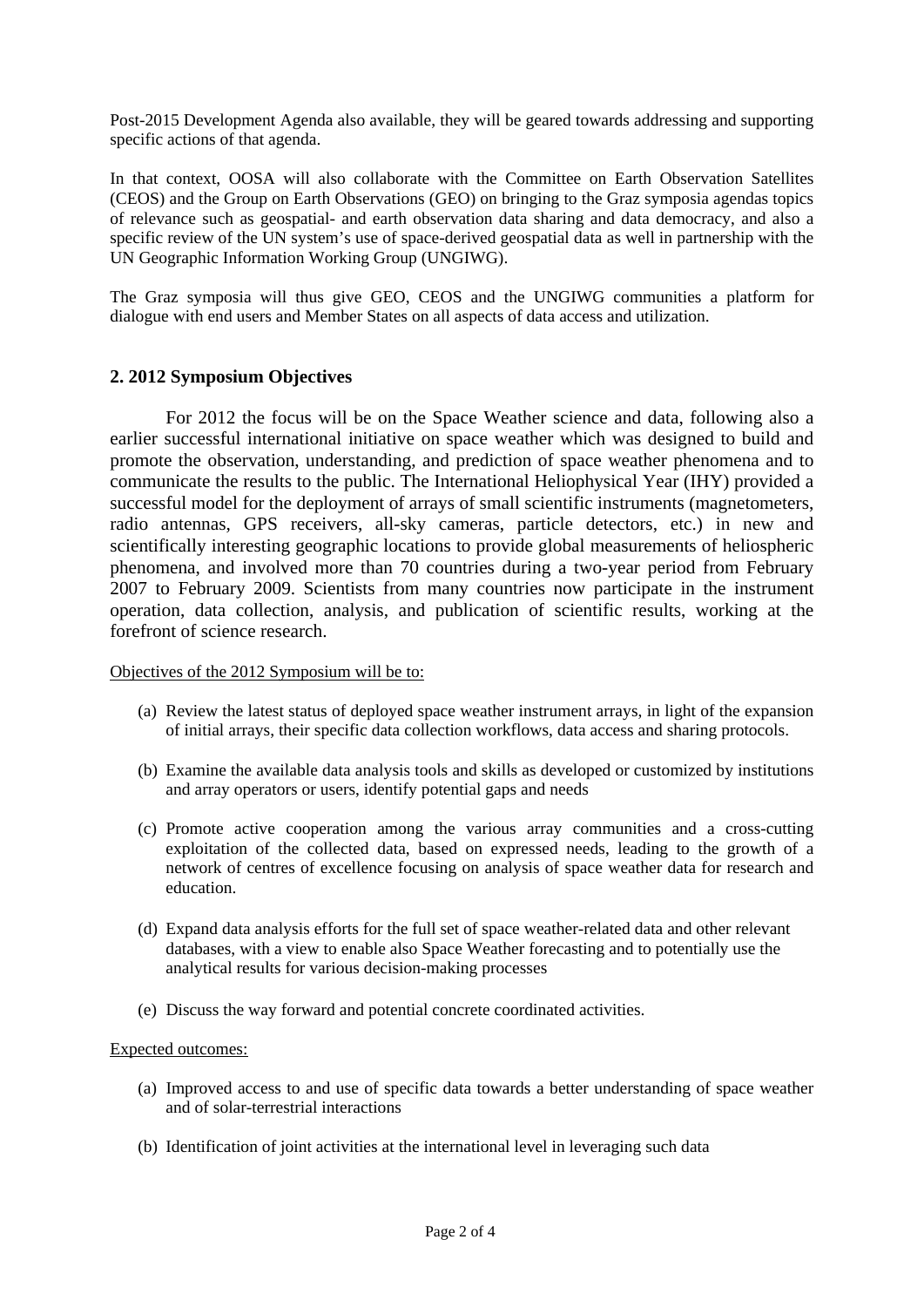## **3. 2012 Symposium Programme**

 The Symposium will consist of a series of invited technical presentations by the World's most renown experts in the field with sufficient time set aside for discussions and for presentations by participants on their own relevant activities. The following topics will be considered in dedicated sessions:

• **Review of World-Wide Instrument Arrays and other (space-based) data sources** 

This session will consider presentations by various array leads, as invited, for providing the audience with an inclusive background on availability of data and collection processes. It will also look at space-based imagery sources (such as the Stereo satellites) and their benefits in analyzing solar activity, for example.

• **Data and Analysis Tools, Availability Issues**  This session will look at the existence of various data processing and analysis tools, any existing gaps, or needs, as well as general availability of the data or analysis results to the larger public, or to the various scientific groups as needed

#### • **Data Sharing, Access Issues, Common Data and Resulting Analytical Products**

This session will consider ways through which data collected through the various arrays and imaging sensors could be archived and more accessible, in standard ways, enabling better cooperation and data access, data sharing for a more efficient and direct exploitation. It would also consider how analysis results are distributed or made available for general purposes.

 The sessions may be supplemented by demonstrations of and training on relevant software tools by various participants and instrument arrays lead scientists or satellite data users, and by practical hands-on exercises identified in collaboration with invited participants. The co-sponsors will also be organizing an attractive programme of social events for all Symposium participants.

The detailed Symposium programme will be made available at the Symposium webpage at <http://www.unoosa.org/oosa/en/SAP/act2012/graz/index.html>.

## **4. Participants**

 Applicants must generally have a university degree and well-established professional working experience in a field related to the theme of the Symposium. Applicants should ideally be involved in the planning, implementation or operation of data arrays, in relevant organizations, international or national, research or academic institutions or industry. Applications from qualified female applicants are particularly encouraged. The co-sponsors of the Symposium will jointly select participants on a competitive basis. Successful applicants will be notified beginning from July 2012.

## **5. Financial Support to Selected Participants**

 Within the limited financial resources available to the co-sponsors, a number of qualified applicants from developing countries, who have expressed the need for financial support, will be offered financial support to attend the Symposium. This may include the provision of a round-trip air ticket between Graz and the applicant's international airport of departure and daily subsistence allowances to cover board and lodging for the duration of the Symposium. En-route expenses or any changes made to the air ticket must be borne by the participants.

 Due to the limited availability of financial resources it is usually not possible to provide assistance to all qualified applicants that express the need for financial support. Applicants and their